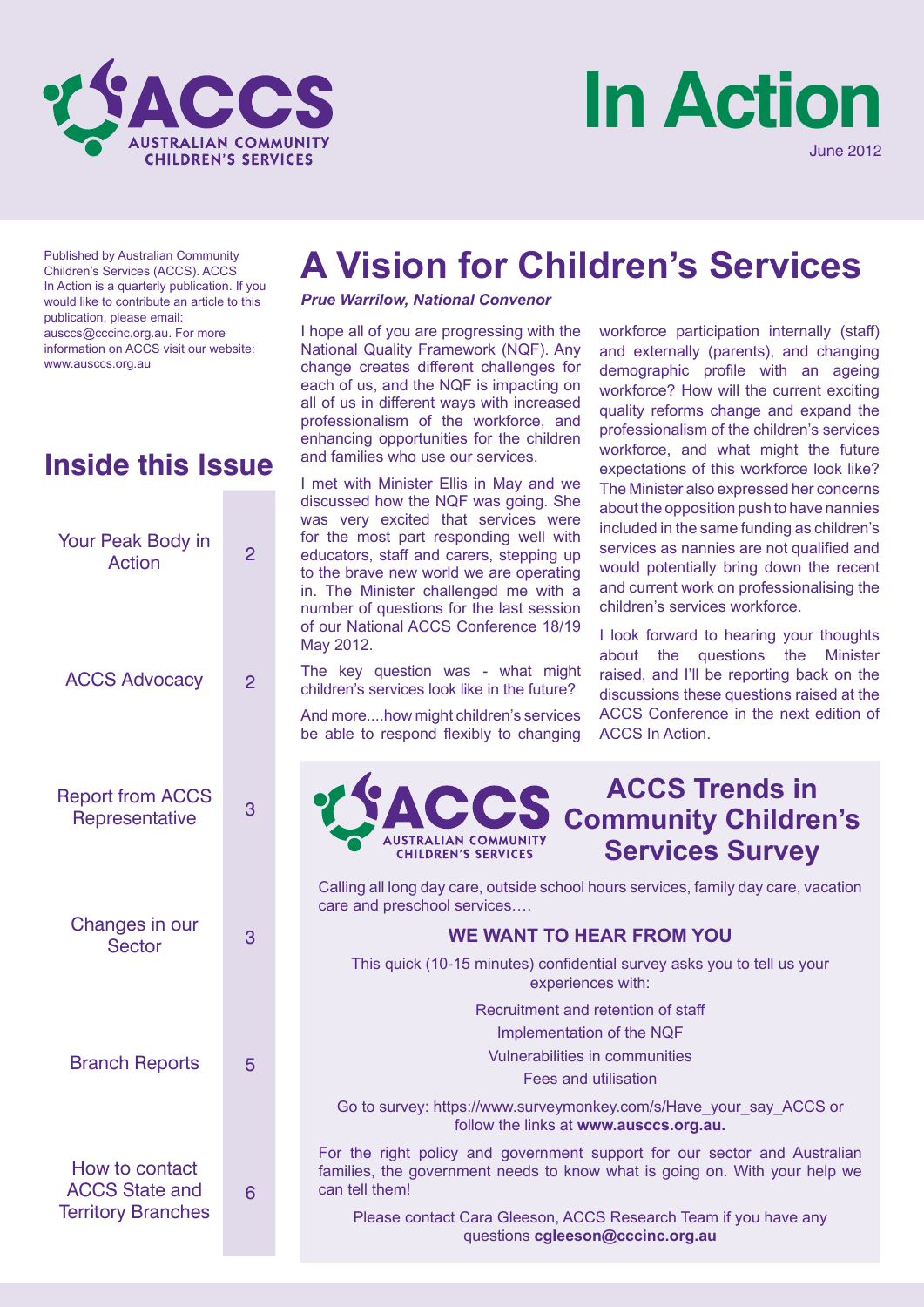# **Your Peak Body in Action**

#### *Barbara Romeril, National Secretary*

ACCS continues to work hard on both our internal action plan and our external lobbying and advocacy.

We are conducting our biennial national conference in Wollongong as we go to print – the theme of 'Change and Leadership – who's the ringmaster' allows us to focus on the serious issue of sector reform while having some fun with the circus analogy. And of course the answer is – we are the ringmaster! Community children's services are and have always been the leaders of reform.

Our first ever national survey of the community children's services sector is also going live as we go to print; the biannual ACCS Trends in Children's Services Survey will be an important tool in gathering solid evidence to support our advocacy for strong government policies to underpin the continuous improvement that our sector is known for. Congratulations to all ACCS members who have contributed to the thinking, planning, testing and conduct of this vital research. I strongly encourage all members to participate – go to our website www.ausccs.org.au and follow the links.

ACCS is in discussion with a major sponsor, Educational Experience, to renew our formal agreement. This agreement delivers discounts to ACCS members on educational materials purchased form Educational Experience and a rebate to ACCS national that we use to support our advocacy work and keep membership fees unchanged for state/territory branches. The Educational Experience advert in this edition announces the increase to a 20 per cent discount offered to ACCS members. You will also find an article about Educational Experience that shows their genuine attempts to link their products and services to the important work of supporting the national quality reforms and to position themselves as a trusted advisor on resources to support quality educational outcomes. We thank them for their support.

# **ACCS Advocacy**

## **Meetings with MPs**

#### *Barbara Romeril, National Secretary*

ACCS continues to communicate with relevant Members of Parliament on all sides of politics to promote the rights of Australia's children to access high quality, not for profit, community owned children's services. In the last quarter we have had several meetings with Minister Kate Ellis and her staff as well as with Greens Senator Sarah Hansen-Young.

We addressed a local electorate child care seminar on a panel with the Shadow Minister Sussan Ley and with commercial child care peak bodies – see elsewhere in this newsletter for details. We will seek meetings with key Opposition MPs when next in Canberra in order to inject a community perspective into their policy development before the next election campaign.

This is a crucial time to lobby for bipartisan support for the National Quality Reforms which will not be fully implemented by the time of the next federal election and so will be at risk of a change of heart by an incoming government. We must take every opportunity to shore up political support for the reforms at every level of government.

ACCS observed with interest the Green's Senate motion in early May, backed by the Coalition, which called for the government to direct the Productivity Commission to inquire into childcare funding. The call specifically asked for an inquiry into the affordability, flexibility, accessibility and quality of early childhood education and care. We wonder if this will be a key theme coming into the election next year.

After the federal budget, ACCS attended a community sector briefing by Treasurer Wayne Swan held by ACOSS. ACCS welcomes the extra funding for the Home Interaction Program for Parents and Youngsters (HIPPY) which provides parents and carers in disadvantaged communities with the skills and confidence they need to take an active role in their children's education. It also provides access to a tutor for their child in the year before school and other learning activities to support their development and learning.

Additionally ACCS welcomed the extra \$225 million for child care to help parents who are unemployed undertake training to return to work. This funding is delivered through the Jobs, Education and Training Child Care Fee Assistance (JETCCFA) program, formally known as JET.

## **Coalition Policy on Child Care**

#### *Barbara Romeril, National Secretary*

I recently had the opportunity to address a child care seminar on a panel with the Shadow Minister Sussan Ley and with commercial child care peak bodies organised by the Federal Member for Kooyong, Josh Frydenberg. This was an important opportunity to achieve two goals – to hear an update on the Coalition policies for children and to inject a community sector perspective into the Coalition's thinking.

We haven't heard much from the Coalition on their children's policy since the 2010 federal election campaign when they announced if elected they would review the National Quality Agenda (NQA) to ensure provision for addressing issues of cost to families and workforce impacts. This was close to the advocacy positions of the various commercial child care peak bodies who claim to support improved quality while calling for extensive delays in implementation of the NQA because it costs too much and it is impossible to find qualified staff.

The invitation to the forum gave some insights as to the current state of Coalition policy – it stated that the Shadow Minister 'has been the driving force behind the Coalition's child care policy calling for a Productivity Commission enquiry into the most efficient and beneficial way tax dollars can be allocated to child care.' This appears to be a reference to Abbott's recent call for an inquiry into more flexible child care including a proposal to look into subsidising nannies.

The invitation went on to say: 'the Coalition is determined to slash the red tape and administrative burden currently faced by child care centres'. Again this reflects the lobbying by commercial interests who inevitably characterise any government intervention in their business decisions as undue interference and unjustified red tape. So it would seem that the Coalition is still a long way off supporting the National Quality Reforms and a change of Federal Government next year will place the reforms in jeopardy – unless we can convince the Coalition that the reforms are worth the cost.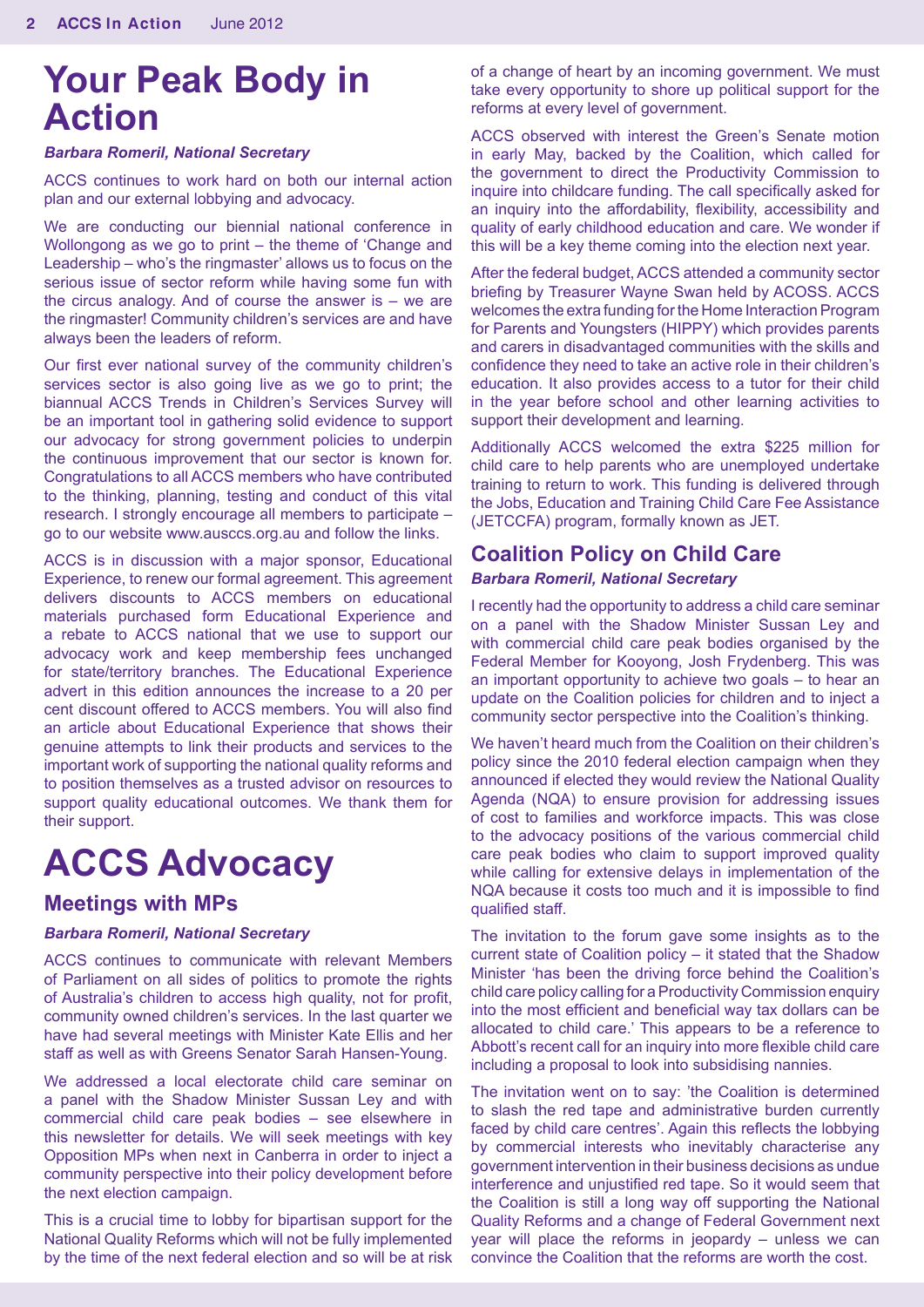At the forum Chris Buck from the Child Care National Association (the names of the national peak bodies for the commercial child care sector change regularly) claimed that there is 'complete chaos' in the sector due to the new legislation. He called on the government to assist the sector to lift utilisation levels above the average of 60-70%. I am not hearing community long day care centres report such low utilisation levels – could his figures reflect the perception of his member services in their local communities?

Gwynne Bridge from Australian Childcare Alliance complained that while child care staff were happy playing with children 25 years ago, now they are leaving in droves due to the burden of increased paperwork and the requirement that 'learning must happen through play'. She insisted that government must watch the cost of high quality and assure the sector there will be less change in the next 25 years. She will be unhappy to hear that ACCS and other community peak bodies intend to advocate for further improvements in minimum standards during the 2013 review of the National Quality Agenda.

I spoke about the research evidence that high quality in child care improves outcomes for children and called on the Coalition to publicly support the National Quality Reforms and an increase in CCB for low and middle income families.

The Shadow Minister Sussan Ley expressed support for the important voice of the community sector, the Early Years Learning Framework and the improved quality that comes from increased staff:child ratios. She acknowledged that qualifications are important but stated she doesn't want to lose the good unqualified workers and is concerned about advertisements for what appears to be 'backyard' care. She states, that public debt levels mean we can't just increase CCB and CCR and 'the National Quality Framework is not about to be wound back but if it costs too much then we must find a solution.'

Questions and comments from the floor were dominated by commercial child care providers and voluntary committees of management of kindergartens who are going through quality assurance for the first time. Not surprisingly the tone of the discussion was extremely negative and supported the call for delays in implementation of the NQR. Concerns included:

- High civil penalties for breaches of regulations particularly worrying for commercial operators
- Increased paperwork associated with  $NQF -$  perhaps educators participating in reflection and documentation who previously were excluded from these functions
- Kindergarten committees overwhelmed by their first experience of quality assurance

CCC as ACCS Victorian branch is organising another forum for community child care providers in the electorate to meet with the Member for Kooyong to express their support for the NQF; perhaps this is something other ACCS branches can organise to build support among Coalition backbenchers.

On a positive note, discussion at the forum showed real progress in adoption of respectful professional language such as referring to educators (there was only one reference to 'the girls' all night). Also the Member for Kooyong closed the forum with a reference to the best interests of children, perhaps in response to ACCS' focus on what we all agree on – that we want the best for children.

# **Report from ACCS Representative**

## **ACCS input into the training package review**

ACCS continues to advocate for appropriate training packages for our sector that will support robust training to produce work ready graduates to deliver high quality education and care.

As part of this, ACCS is currently participating in the Community Services and Health Industry Skills Council (CS&HISC) Children's and Youth Services Industry Reference Group. In spite of its long name, this is really the place to be to advocate for more relevant and robust training packages.

The current review, framed around a continuous improvement plan, will take us into 2014. CS&HISC are already acknowledging that the training package must incorporate the EYLF, FSAC and the NQS in the mandated qualifications. Additionally CS&HISC acknowledges that the current qualifications are not reflective of actual industry practice and that this results in some graduates from some training providers entering the workforce without developing understanding or competence in key components of the job.

Some of the issues ACCS is concentrating on and has already raised includes: the need for cultural competence training for educators in mainstream services and increased profile of Aboriginal and Torres Strait Islander (A&TSI) educators; need for flexibility of delivery and understanding of Recognised Prior Learning (RPL); need to strengthen leadership in ECEC, particularly pedagogical leadership; and the need to for minimum work placements.

ACCS appreciates the strong campaigning and advocating for change in our sector and we strongly encourage all members to stay engaged. Only by hearing your stories and experiences with the current training packages can we advocate for change.

Our ACCS representative on the Industry Reference Group is changing as we write – we will let you know who to contact as soon as the new rep is confirmed.

## **Changes in our Sector Corporate Child Care Transforms into Community Children's Services**

#### *Barbara Romeril, ACCS Victoria*

Recently I had the opportunity to attend a seminar on Early Childhood Education and Care as a platform for Social Inclusion. Initially I was perturbed to see GoodStart on the panel speaking on the topic 'Delivering social inclusion in ECEC settings' – was this the beginning of the worst fears of the community children's services sector, that GoodStart would use its sheer size to obliterate the good work that small community owned and operated children's services have been doing for decades?

But it turns out the reality is very different and I am pleased to reassure my colleagues that GoodStart appears to be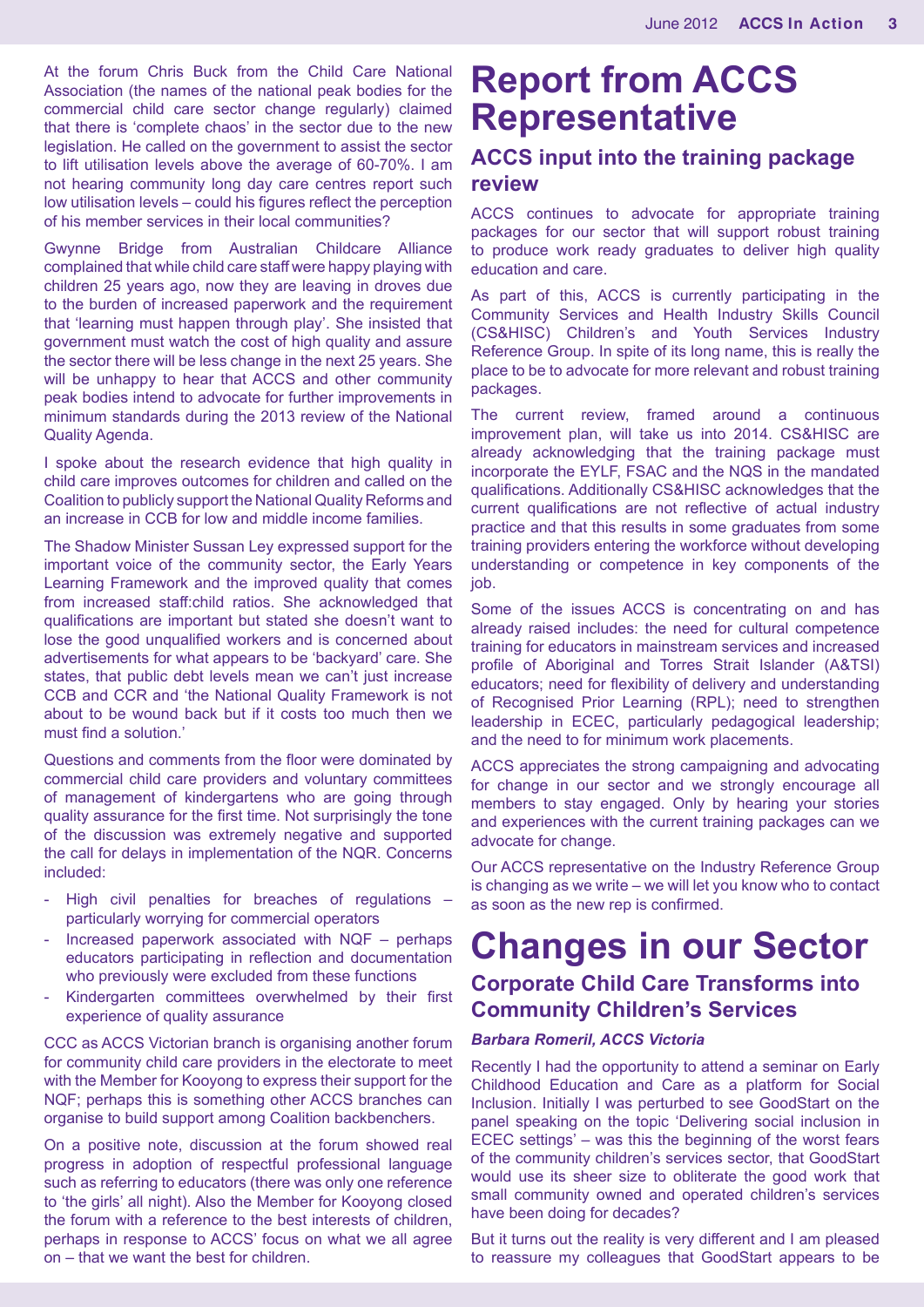genuinely attempting to be a good contributor in our sector – it appears the ball is now in our court to respond.

Firstly it emerged that the reason GoodStart was on the panel of presenters was a very good one – it paid for the participation of the international leader on this topic Naomi Eisenstadt, former Director of the Social Exclusion Task force and Sure Start UK. GoodStart has Naomi touring the country and presumably speaking with their staff – a very good sign.

Further, the panel included speakers from a number of long standing community children's services including the Brotherhood of St Laurence and SDN Children's Services.

And most encouraging was the content of the presentation by GoodStart. They are not putting themselves forward as leaders in social inclusion but rather acknowledging publicly their difficult journey of transformation to meet the challenge set for them by the welfare organisations that make up the GoodStart consortium – to transform the existing nationwide network of ABC/GoodStart centres to deliver on their purpose of alleviating disadvantage and including disadvantaged children. The financial surplus is being reinvested in the services to build their capacity to be socially inclusive and to make up for the lack of investment when ABC went under.

But most encouraging was an overhead slide which characterised the GoodStart journey as a shift from "For Greed" to "For Profit" to "Not for Profit" to "For Purpose". In my opinion this is a courageous acknowledgement of the ghastly culture of corporate greed that drove ABC Learning until its demise and of the enormous transformation that GoodStart is attempting in bringing these services to meet the needs of children, families and communities, including the most vulnerable and disadvantaged.

Last but not least, the GoodStart presentation included the goals of:

- Increasing enrolments and duration of participation in ECEC by disadvantaged children
- Strategic sector-wide collaboration, advocacy and affirmative action

GoodStart is acknowledging that they are still on a journey to achieve their purpose. I believe ACCS can and should encourage the community children's services sector to reach out and accept the invitation to collaborate in the interests of vulnerable children.

*Educational Experience is a major sponsor of ACCS and a supporter of our members through their discounts. We invited them to share with us their experiences in this period of change and national quality reforms for our sector*

## **Becoming a trusted supporter of the education and care industry**

#### *Lorraine Walker, (Educational Consultant) Edright Pty Ltd*

During the implementation phases of the National Quality Framework for Early Education and Care, one organisation in particular has been active in their consideration of how best to support the industry - primarily by reviewing their philosophical intent. This review has determined the organisation's future direction and the methods they will adopt to achieve this. This is more than a strategic plan – it

is a realisation of their *raison d'être* or the purpose for their operation.

Educational Experience commenced a Results Based Accountability format review with team representatives in early 2011 aiming to determine approaches to become an authentic industry supporter. The key word being authentic as this was, and is, considered a paramount requirement for being accepted and respected by an industry that had so many changes to face and needed an advisor they could trust. Promotional activities and literature were to be aligned with the revised philosophical intent to ensure a consistent and reliable approach. Educational Experience was continuing to enhance its reputation of being more than just a company that sold toys and resources. It was now very much aware of the current demands and expectations of the sector and was improving its ability to respond appropriately.

There were to be no short cut solutions on offer, for example, buy this resource and it will meet the requirements of a certain outcome of the *Early Years Learning Framework or the Framework for School Age Care*.

Current modes of operation at that time were analysed and plans for a continual planning and improvement cycle were established and, with staff engaged and excited about future possibilities, aspirational strategies were formulated. Consultation with industry experts and ongoing communication with practitioners and families gleaned important background knowledge. This coupled with the formation of a Research and Development team, ensured relevance and engendered innovation.

In 2010, the organisation had negotiated the use of Dr John Irvine's doctorate in children's play which focused on the educational qualities of play items - **S**kill building; **P**roblem solving; **I**magination; **C**ommunication and **E**go-building (SPICE) and this was initially presented in Educational Experience's 2011 National Catalogue to great acclaim. Dr John's work is founded in developmentally appropriate practice which obviously aligns with the two frameworks' underpinning pedagogical practices relating to the fostering of children's learning and development.

For example:

Early childhood educators draw upon a range of perspectives in their work which may include:

Developmental theories that focus on describing and understanding the processes of change in children's learning and development over time *(Early Years Learning Framework page 11)*

#### And:

School age care educators draw upon a range of perspectives in their work which may include: developmental theories that focus on describing and understanding the processes of change in children's learning, development and wellbeing over time *(Framework for School Age Care page 7)*

Following the successful introduction of SPICE, the concept of developing a healthy learning pyramid resource was conceived. The project's rationale was to develop a tool for educators/teachers and parents to facilitate supportive and stimulating learning environments. This would enable children to develop skills and knowledge through play-based learning opportunities, as advocated in the two frameworks.

My Educational Experience Learning Pyramid™ was launched in February 2012 and is the result of extensive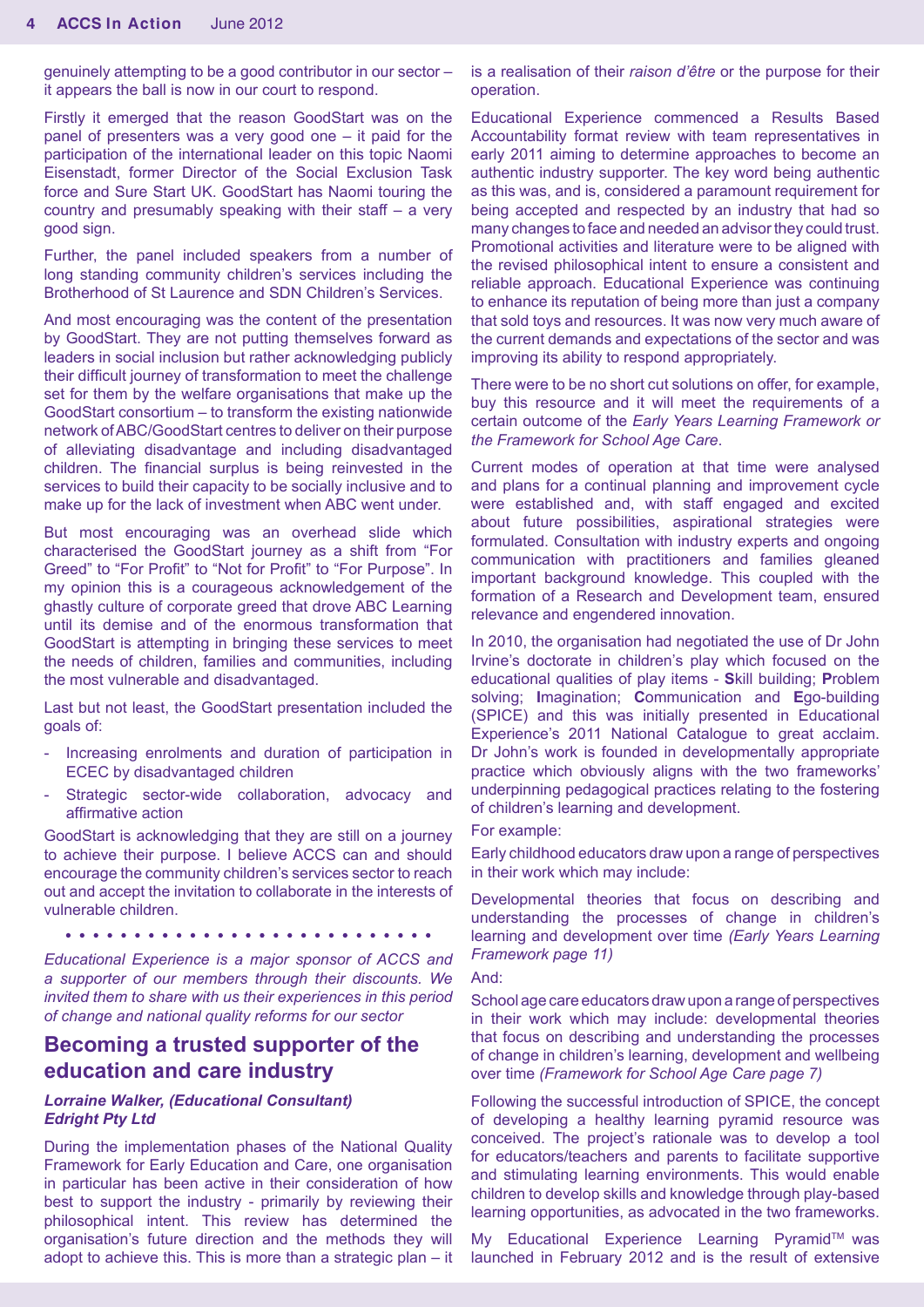research and input from industry specialists on best quality practices. The pyramid recommends resources in the context of suggested learning experiences for particular stages of development. No one resource can meet the requirements of a particular framework outcome but, the range of possibilities of how a resource can be used, as described in the *What does this encourage* sections, can address certain outcome aspects. These descriptions can also be very useful when practitioners are planning and documenting children's learning.

The pyramid will continue to evolve based on feedback from the industry. Current plans for improvement include broadening the categories of learning experiences within each stage of development and adding more specific links to the National Quality Standard and the two frameworks. Programming ideas based on capitalising on intentional teaching opportunities are also under development. Educational Experience is heartened that this investment has been so well received by the industry.

Spin offs from the pyramid are the already renowned Healthy Learning Handbook whose 2nd issue will be distributed in June 2012 and a new concept art catalogue – Artventures – due for distribution at the same time. Both of these catalogues include visual representations of children actively engaged in learning experiences and articles and/or text explanations which support educators/teachers and parents to meet the requirements of the ideology of the National Quality Standard and the Australian Curriculum.

The focus in both catalogues is on the learning experiences rather than solely on the resources themselves. They are an undoubtable support for the practical application of the frameworks' outcomes and a demonstration of Educational Experience's beliefs in the child's wellbeing being at the centre of everything we do.

Educational Experience is not attempting to replace educators/teachers or to presume that they are more knowledgeable. Educational Experience is instead trying to understand the current demands in the education and care industry and how best to assist and advise educators/ teachers/parents on how to resource optimum learning environments. This is how the organisation can authentically prove that they can be trusted advisors to the education and care industry.

ACCS feedback is requested to assist the continual planning and improvement cycle. Please email your input to feedback@edex.com.au

For information on the My Educational Experience Learning Pyramid<sup>TM</sup>, the Healthy Learning Handbook – Issue 1, Artventures (available June 2012), or for the Educational Experience National Catalogue, please contact EdEx Customer Service toll free 1300 134 211 or follow the links at the website www.edex.com.au

### **Children's Commissioner Announced**

#### *Cara Gleeson, Community Child Care Victoria*

After years of advocating, ACCS welcomes the Australian Government's recent announcement to establish a National Children's Commissioner with \$3.5 million over four years.

The Children's Commissioner will operate within the National Human Rights Commission alongside the commissioners for sex, age, disability and race discrimination.

So far, we know the Children's Commissioner will promote public awareness of issues affecting children, conduct research and education programs, consult children, and monitor Commonwealth legislation, policies and programs. Still to come are more details about the roles and responsibilities of the Commissioner. In particular ACCS is interested in whether the Commissioner will be an independent advocate of unaccompanied minors for asylum seekers. This would replace the current system, which is fraught with conflict of interests, with the Minister of Immigration acting as guardian for children entering our country without adult companions.

The Government will introduce the relevant legislation later this year and they expect the new commissioner to take office by the end of 2012.

This development follows a long history of advocating by ACCS and many other children's organisations. In the last edition of *ACCS in Action* we reported that ACCS joined 33 organisations late 2011 in submitting a position paper to the Australian Government (available on the ACCS website) outlining what the leading children and youth organisations expected in a Children's Commissioner.

In 2010, ACCS lent our support to the Commonwealth Commissioner for Children and Young People Bill, put forward by Greens Senator Hansen Young. While the Bill was not initially successful in 2010, it was an important stepping-stone to the recent announcement.

ACCS will continue to advocate for a robust and strong Children's Commissioner to ensure children and young peoples' rights are met and their voices heard.

# **Branch Reports**

### **Qld Branch**

#### *Frances Snedden*

Since our last report the small Qld ACCS branch has been active.

Letters have been sent to all relevant State and Federal Ministers regarding the importance of appropriate assessor qualifications and experience to the success of the new National Quality Standards. While it is disappointing that responses have not been received to date, information recently received from the Chair of ACECQA, Rachel Hunter, indicates the sector has been 'listened' to. Research is planned to provide evidence to set targets for 2020 with ACECQA considering the best qualifications profile to deliver consistent, reliable assessments across all jurisdictions.

We are identifying changes for the sector with the move from State to the new National Work Health and Safety Legislation in January 2012.

We provided Early Childhood Australia with Queensland parents prepared to speak publicly on the value and importance of quality care, we provided input to the National ACCS Draft Submission on ACECQA's 'Excellent Rating' and we collected Special Child Care Benefit (SCCB) case studies for the National Children Services Forum (NCSF).

One of our members has also continued involvement in the ACCS national executive and NCSF while another has participated in the ACCS national conference subcommittee. We are looking forward to joining our state and